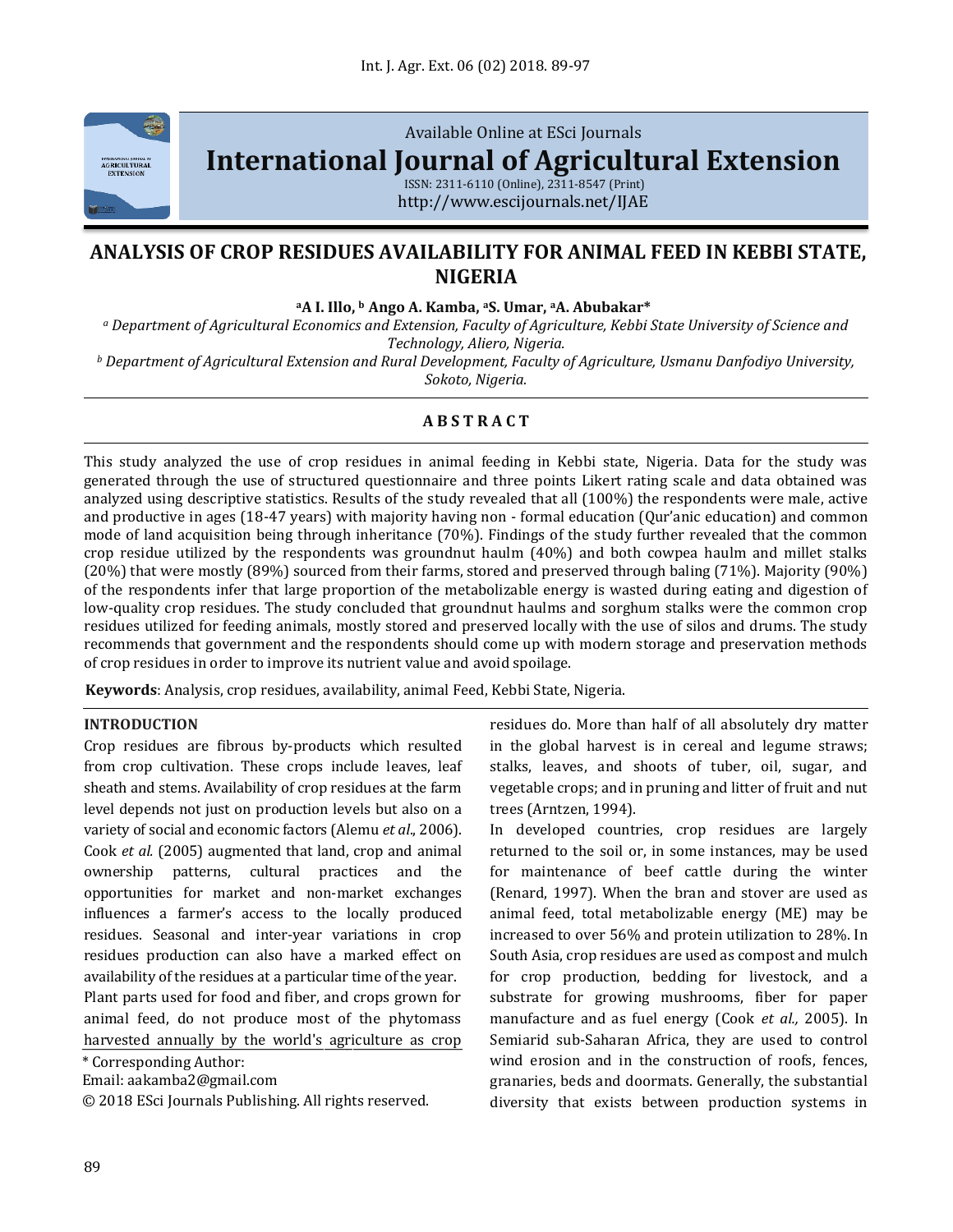resource endowments, availability of different feeds and types and levels of animal production creates different opportunities for the use of crop residues as animal feeds. In grass/rangelands, for example, crop residues play a minor role whereas they are very important in mixed crop/livestock system. Cowpea hay is the common crop residue utilized in the study area and wellcured cowpea haulms are useful feed and can make excellent hay, provided that the leaves are well preserved (too much exposure to the sun makes them fall off) and that the stems are adequately wilted Onwuka *et al*., 1997; FAO, 2013; Göhl, 1982). In Africa and Nigeria in particular, cowpea is primarily grown for its seeds and leaves and thus harvested when 75-80% of pods are dry, approximately 120-150 days after planting (Van - Rij, 1999). Successful harvesting of the crop is highly dependent on suitable weather and often the leaves are diseased or senescent at the time of harvest (Suttie, 2000). Cowpea can produce good yields of highquality dry matter. Under dry land conditions, yields of cowpea forage have ranged from 0.5 t DM/ha to over 4 t DM/ha under favorable conditions. Farmers may harvest up to 0.4 t/ha of cowpea leaves in a few cuts with no noticeable reduction in seed yield. A potential yield of 4 t/ha of hay can be achieved with good management from a pure stand of cowpea. However, the world average yield of cowpea fodder is 0.5 t/ha (air-dried leafy stems) (Madamba *et al.,* 2006).

Most of the crop residues play a major role in the productive performance of livestock (Fialho *et al.*, 1995). Crop residues are important among animals managed on ranges, since quantity and quality of herbage in the tropics is determined by the seasonal pattern of rainfall. Animals that depend on natural vegetation for nutrition suffer heavy weight loss during the dry season which coincides with its productive performance; as such there is need for the preservation of the crop residues for its subsequent utilization by the animals in the dry season (Deaville *et al.*, 1994). Nevertheless, there is no doubt that a large part of the residual harvest is handled inappropriately, weakening the world's food-production capacity and contributing to undesirable biospheric change. Such malpractice is particularly common in lowincome countries, where inadequate amounts of residues are recycled while unacceptably large amounts of straws and stalks are burned, either in the fields or as household fuel.

Crop and livestock agriculture are important to the lives

of most Nigerians because fifty to eighty percent of Nigerians are involved in crop, livestock, or croplivestock agriculture. Nigerian agriculture is dynamic as such farmers who were hitherto involved only in crop production have adopted crop-livestock production (Akinola *et al.*, 2015). According to Agyemang *et al.* (1993) formally transhumant pastoralists are increasingly turning into agro-pastoralists. This change is largely spontaneous and is based on perceived reciprocal benefits that such a system offers.

More importantly that, the study area being in the Sudan Savannah agro-ecological zone of Nigeria experienced a single raining season in the year, as a result, most of the months of the year experience dry season. During this period of the year, grasses become dried, some of the leaves of the high plant either wilted or withered by the dry wind and some die up. Based on the above problems, animals in the area are left with nothing but scavenging on the dust bins or migrated to the southern part of the country or fed with preserved crop residues. Animal farmers of the study area are not devoid of most of these constraints and hence its crop residue availability, types of crop residue, method of preservation have to be evaluated to ascertain its productive potentials.

The need to improve utilization of crop residues in developing countries has received considerable attention in recent years, but there have been few studies (Kossila, 2018) on the availability of fibrous crop residues in relation to their potential for feeding livestock. This study therefore, pays more attention on analyzing crop residue availability for animal feed in the study area. It is against this background that this study provides answer to the listed objectives: (a) describe the socio-economic characteristics of the respondents (b) indentify the various type of crop residue available in the study area (c) examine the method of preservation of the crop residues and (d) evaluate the respondents' perception on the relevance of crop residues as animal feeds.

### **RESEARCH METHODOLOGY**

**Study Area:** This research was conducted in Aliero Local Government Area of Kebbi State. The area is located in the south east of Kebbi State and lies between latitude 12016´ and 1202´ N and Longitude 4027´ and 4045´. The study area is located in the Sudan Savannah agroecological zone of Nigeria and it experiences serious moisture deficiency for greater part of the year. The climate of the area is generally characterized by high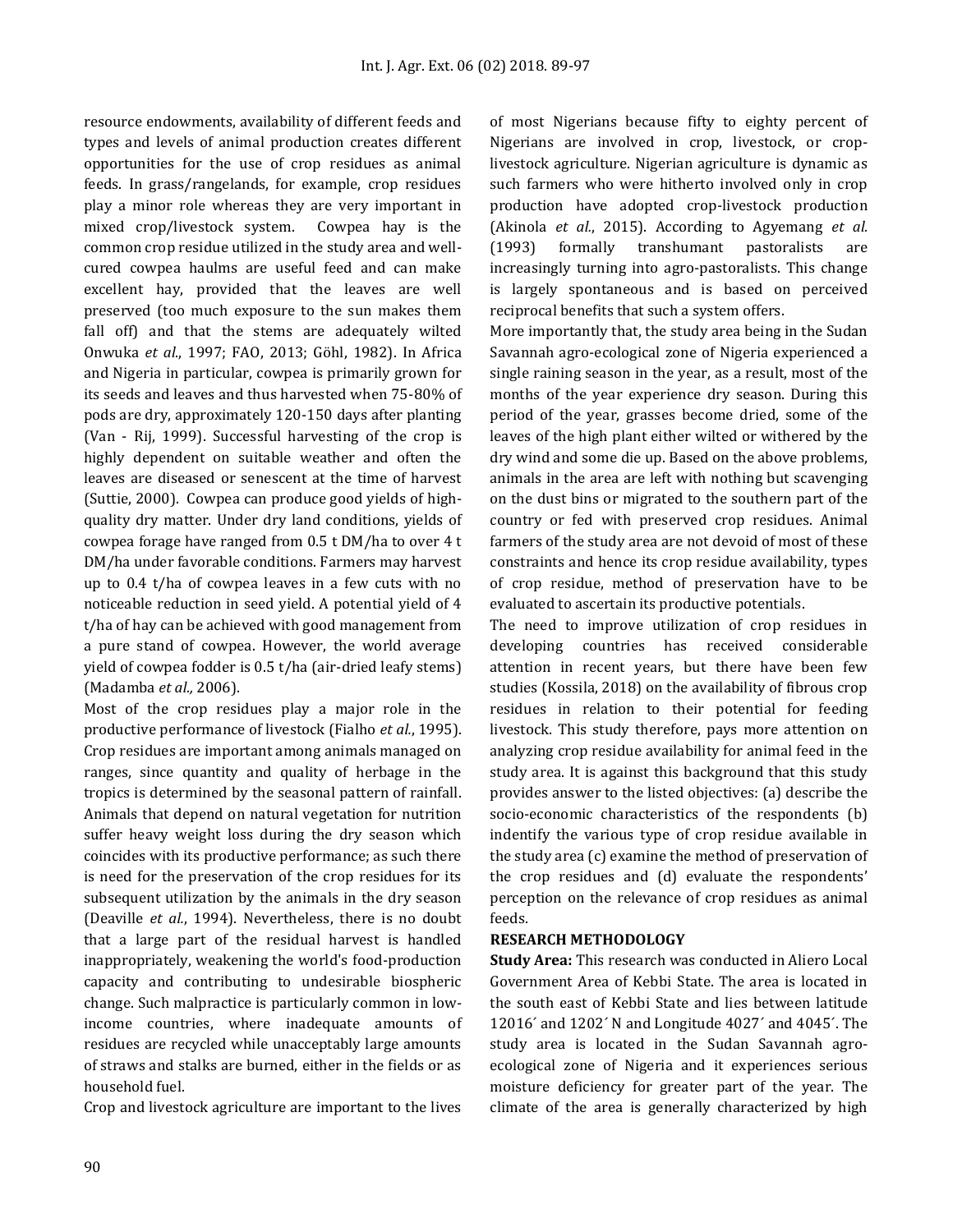temperatures ranging between March and May, with annual temperature varying between 38 0C to 42 0C and the area experiences Harmatan wind between late November to early February, with temperatures as low as 23 0C. Rainfall usually begins early May and ends in late September or early October with mean annual rainfall varying between 500mm to 800mm.

Occupation of the inhabitant of the area is mostly agrarian with about 70% of the population engaged in farming and selling of farm products (Nations Encyclopedia, 2018). The common crops grown in the area includes maize, millet, sorghum, groundnut, cowpea and vegetable crops like onion, lettuce, tomatoes spinach, pepper and animal husbandry and fishing activities.

**Sampling Procedure and Sample Size:** Exploratory survey was conducted to ascertain the users of crop residues in animal feeding. Kebbi State was found to have abundant livestock which include cattle, sheep, goats, camels, horses, donkeys and poultry. A survey of livestock potentials in the state ranks the state among the five states with the highest number of livestock. The state exports quite a substantial number of livestock to other states of Nigeria (OnlineNigeria, 2018).

The selected Local Government Area (LGA) was purposively selected for the study due to abundance of animals in the areas. From the selected LGA, five villages were randomly selected, and simple random sampling technique was also employed to select ten livestock farmers from each of the selected villages, making the sample size of the study to constitute 100 respondents.

Primary data for the study was collected through the use of structured questionnaire.

The contents (items) of the questionnaire were subjected to validity test by the experts in Agricultural Economics and Extension. Items used to measure the main variables of the study were also subjected to reliability tests and result obtained indicated that all the items had Cronbach alpha values of more than 7.0, revealing that the items used for measuring the study variables are fit to provide response to the variables. Samples of the questionnaire was pretested on the respondents through which some questions and items with ambiguous meanings were either removed or reframed to provide better response.

While the secondary information was sourced from text books, journals, and book of proceedings, official records and internet source. Likert rating scale was used to measure the attitudinal disposition of the respondents towards utilization of crop residues in feeding animals in the study area. Each attitudinal statement has a weight or a score attached to it based on five-point rating scale. Weights are usually assigned to the attitudinal statements so as to indicate the favorable attitudes or vice versa of the respondents (Blum and Naylor, 1984). Positive attitudinal statements are rated as Agree = A (3 points), Undecided =  $U(2 \text{ points})$ , Disagree = DA  $(1 \text{ points})$ point) and vice versa for negative attitudinal statements. **RESULTS AND DISCUSSION**

**Socio-Economic Characteristics of the Respondents:** Findings in Table 1 show that all the respondents interviewed for the study were male. Discussion with the respondents reveals that the exclusion of the female farmers in the study was attributed to the traditional "Kulle" system of marriage practiced by Muslim dominated community in which female were not allowed to interact freely with male counterpart. Results of the study further revealed that 35% of the respondents were between the age of 28 – 37 years, while 10% of them were between the ages of 48 years and above mean age of 31years and above, implying that the respondents were in their active and productive ages. Table 1 further indicated that majority (75%) of the respondents were married with most (65%) of them acquired non-formal education while few (35%) had formal education and majority (60%) of whom were farmers.

Table 1. Distribution of Respondents According to Socio-economic Characteristics (n = 100).

| Variables |           | Frequency | Percentage | Mean |
|-----------|-----------|-----------|------------|------|
|           | Sex       |           |            |      |
| Male      |           | 100       | 100.0      |      |
| Female    |           | 0         |            |      |
|           | Age (yrs) |           |            |      |
| $18 - 27$ |           | 30        | 30         |      |
| 28-37     |           | 35        | 35         |      |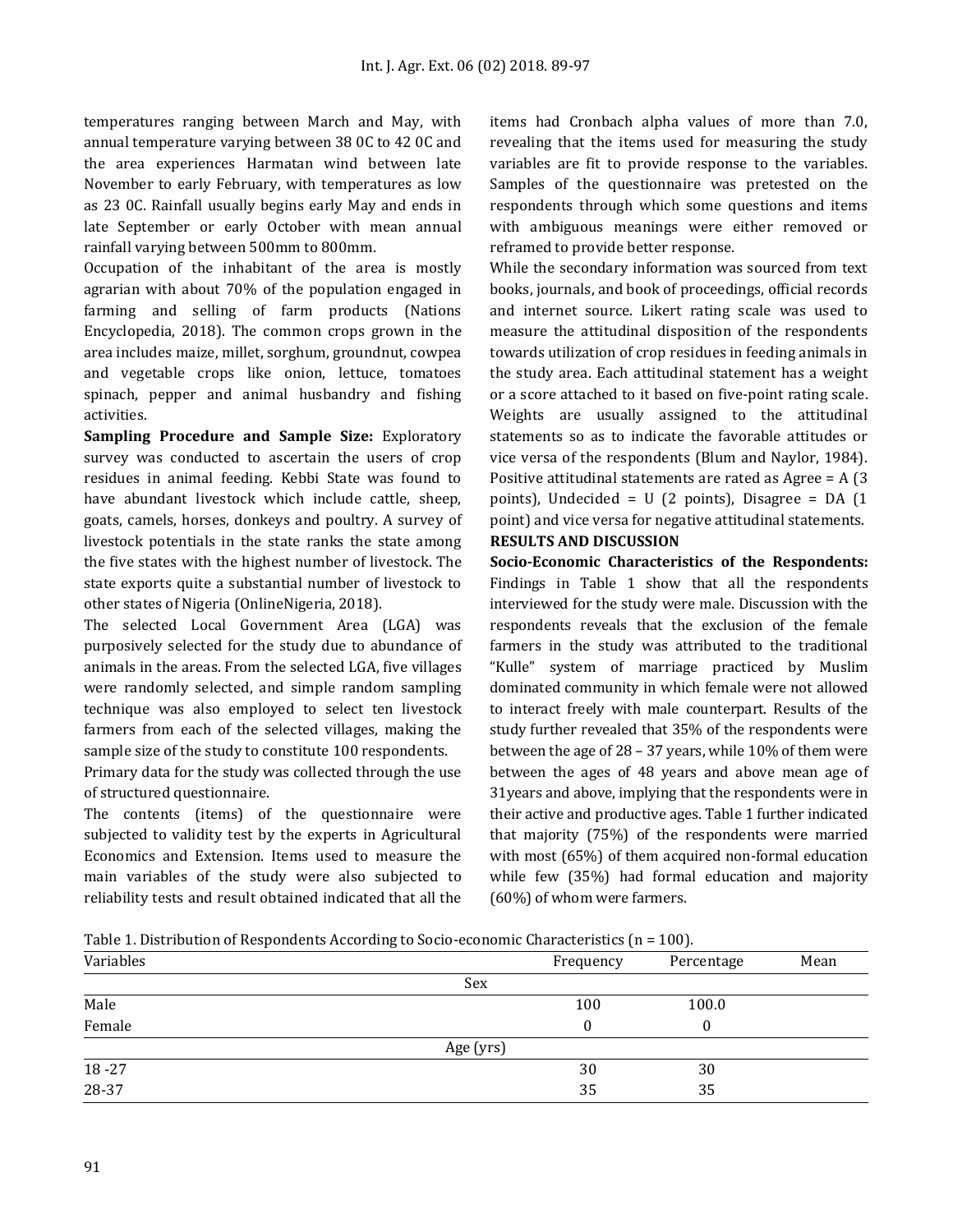| 38-47              | 25                 | 25 | 31.2 |
|--------------------|--------------------|----|------|
| 48-57              | 9                  | 9  |      |
| 58 years and above | 1                  |    |      |
|                    | Marital status     |    |      |
| Married            | 75                 | 75 |      |
| Single             | 25                 | 25 |      |
| Divorced           | 0                  | 0  |      |
| Widow              | $\boldsymbol{0}$   | 0  |      |
|                    | Level of education |    |      |
| Formal education   | 35                 | 35 |      |
| Non-formal         | 65                 | 65 |      |
|                    | Occupation         |    |      |
| Farming            | 60                 | 60 |      |
| Fishing            | 4                  | 04 |      |
| Civil servant      | 20                 | 20 |      |
| Artisan            | 6                  | 06 |      |
| Trading            | 10                 | 10 |      |

Source: Field survey, 2016.

**Mode of Land Acquisition, Farm Size and Animal Husbandry Practiced:** Results in Table 2 depicts that majority (70%) of the respondents acquired land through inheritance, 10% of them through purchased, 15% through rent, while 5% of the respondents acquired the land through gift. This finding depicts that the common mode of land acquisition in the study area was through inheritance and it could be due to the strict Islamic Shari´a Law based on which regulation mandates that a land belonging to the deceased person shall be distributed to his heirs accordingly. Findings in the Table 2 further revealed that majority (76%) of the respondents cultivated 1 – 3 hectares of farmland and few (3%) of them cultivated 10 hectares and above, implying that majority of the respondents in the study area were small scale farmers cultivating an average of 3 hectares and above of farmland. The small-scale nature of the farm size of the respondents could be attributed to some factors such as land tenure system and lack of capital. Also, findings in the Table indicated that 35% of the respondents reared cattle, 40% reared sheep, and 23% reared goat, while few 2% of them reared poultry.

Table 2. Distribution of Respondents According to Land Acquisition, Farm size and Animal Husbandry Practiced.

| Variables    | Frequency                  | Mean<br>Percentage |              |
|--------------|----------------------------|--------------------|--------------|
|              | Land acquisition           |                    |              |
| Inherited    | 70                         | 70                 |              |
| Purchased    | 10                         | 10                 |              |
| Rent         | 15                         | 15                 |              |
| Gift         | 5                          | 5                  |              |
|              | Farm size                  |                    |              |
| $1 - 3$ ha   | 67                         | 67                 |              |
| $4 - 6$ ha   | 22                         | 22                 | 3.1 hectares |
| $7 - 10$ ha  | 8                          | 8                  |              |
| 10 and Above | 3                          | 3                  |              |
|              | Animal husbandry practiced |                    |              |
| Cattle       | 35                         | 35                 |              |
| Sheep        | 40                         | 40                 |              |
| Goat         | 23                         | 23                 |              |
| Poultry      | 2                          | 2.0                |              |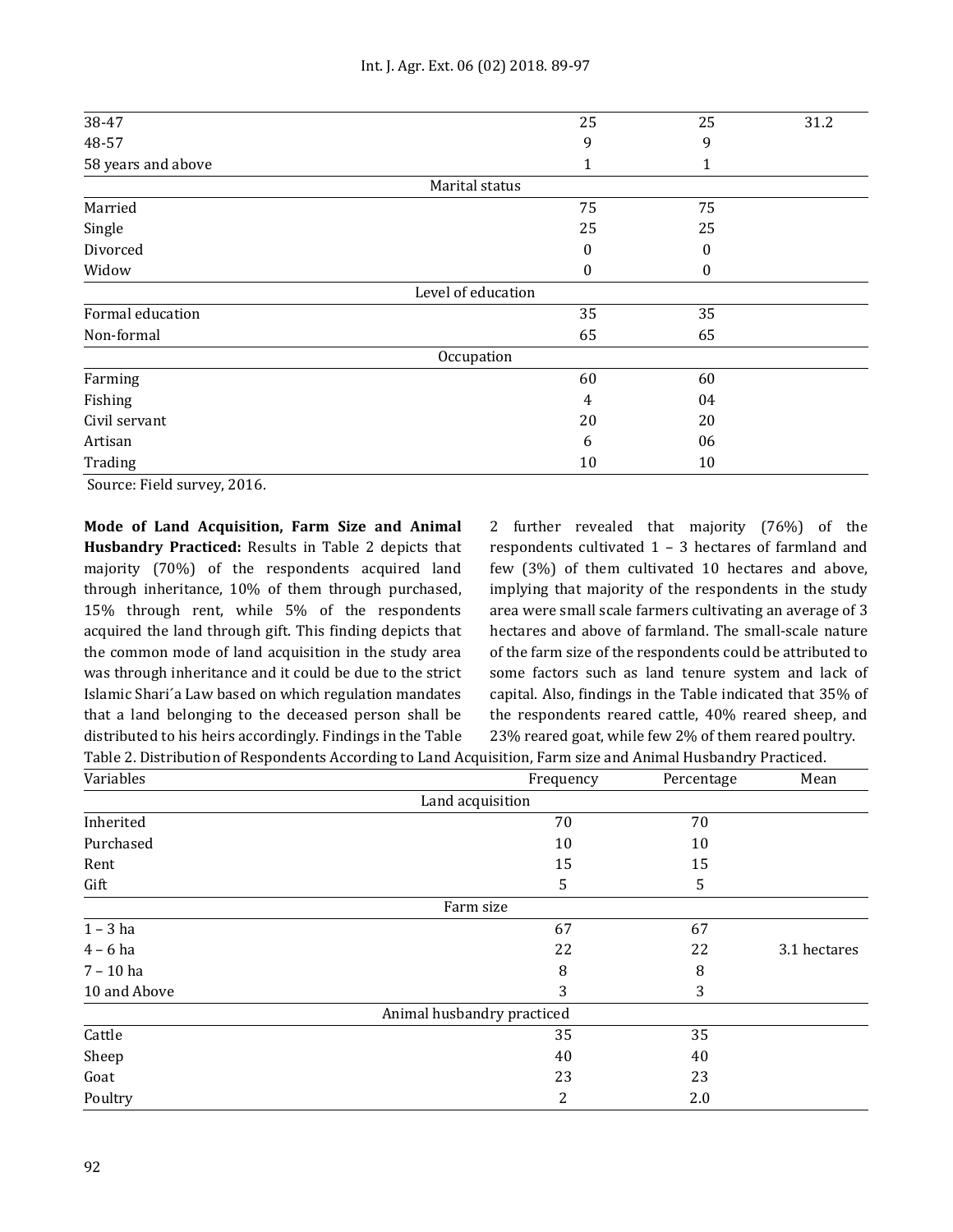**Common Crop Residues Utilized:** Findings in Table 3 indicated that 40% of the respondents utilized groundnut haulm in feeding their livestock and few (14%) fed their livestock with maize stover. As could be seen from the findings, varieties of crop residues are used by the respondents in feeding their animals and commonly utilized animal residues are leguminous crop residues (groundnut and cowpea) and it could be due to high nutrition derived from it by the animals. According to Timothy *et al.* (1997), the availability of crop residues at the farm level depends not just on production levels but also on a variety of social and economic factors. Based on this assertion Akinola *et al.* (2015) reported that crop residues allocated for own animal feeding had the major share and farmers preferred using crop residues for feeding than mulching in northern Nigeria out of which legume residues for feed purposes attributed to about 64 percent of crop residues fed to animals. The findings also go contrary to Hart and McDowell (1985) reported that maize stover is the most important feed of livestock in the United State of America.

Table 3. Crop residues utilized in the study area.

| Variables         | Frequency     | Percentage |
|-------------------|---------------|------------|
|                   | Crop Residues |            |
| Sorghum stalk     | 26            | 26         |
| Maize Stover      | 14            | 14         |
| Groundnut haulm   | 40            | 40         |
| Cowpea and Millet | 20            | 20         |

**Sources of Crop Residues:** Table 4 shows that majority (80%) of the respondents obtained their crop residues from their farms, 5% of them purchase the residues and few (15%) of the respondents indicated that they obtained the crop residue from both farmland and through purchase. Discussion with the respondents reveals that crop residues constitute a major source of feed for livestock in communal areas. According to the respondents, the major crop residues which are grazed or stockpiled for livestock feeding were millet, sorghum, cowpea vines, cowpea husks, maize stover, maize husk, and groundnut haulms but sorghum and millet crop residues were by far the most abundant of the cereal residues in the study area. Results further revealed that more than half (51%) respondents reported that crop residues are more available during the harvest period only (3%) of the respondents were of the opinion that the crop residues are more available at the onset of rainy season. These findings could be due to the fact majority of the farmers practiced mixed farming system and which help in getting variety of crop residues after harvesting. Results further indicate that 57.14% of the respondents in the study area opined that mixed cropping was the main source of crop residues in the study area while few (3.57%) of the respondents were of the view that shifting

cultivation provide more means towards availability of crop residues. Devendra *et al.* (1997) reported an important interaction between crop subsystem and that of animal subsystem showing a high dependence of animals on crop residues and strong dependence of cropping on animals for power in land preparation and fertilizer from manure dropped on fallow land while grazing. The interdependence of crops and livestock is primarily through dependence of animals on crop residues for feed and farmers manage individual cropping patterns (intercropped maize and beans, double cropped maize and cassava) to provide food and feed and neither crop nor livestock productivity can be increased without due consideration of the interaction between crops and livestock.

**Crop Residues Storage and Preservation Methods:** Proper arrangement in preservation of crop residue in the study area is usually carried out to minimize the loss of crop residues during storage and to maximize its availability to animals most especially during the dry season of the year. Results in Table 5 depicts that majority (71%) of the respondents employed baling of the residues, 22% of them store and preserve the crop residues in silos while few (7%) of the respondents use metallic drum to store and preserve the crop residues.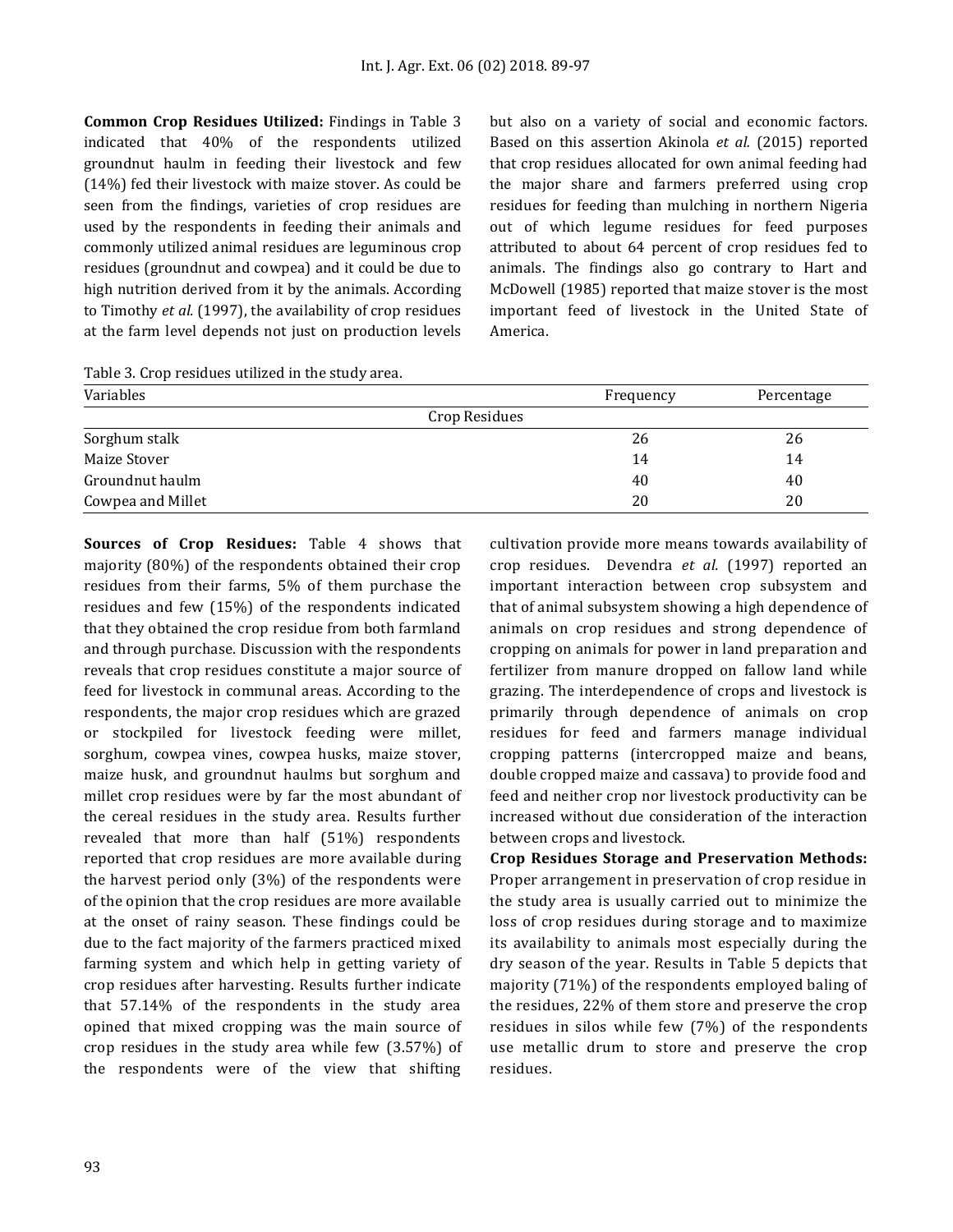| Table 4. Distribution of Respondents According to Source of Crop Residues. |  |
|----------------------------------------------------------------------------|--|
|                                                                            |  |

| Source of crop residues<br>Farm<br>Purchased    | 80 | 80    |
|-------------------------------------------------|----|-------|
|                                                 |    |       |
|                                                 |    |       |
|                                                 | 5  | 5     |
| All of the above                                | 15 | 15    |
| Period of crop residue availability             |    |       |
| Onset of rainy season                           | 3  | 3     |
| Peak of rainy season                            | 31 | 31    |
| Harvest period                                  | 51 | 51    |
| Dry season                                      | 15 | 15    |
| Farming system that provides more crop residues |    |       |
| Mono cropping                                   | 25 | 17.85 |
| Mixed cropping                                  | 80 | 57.14 |
| Shifting cultivation                            | 5  | 3.57  |
| Crop rotation                                   | 20 | 14.29 |
| Mixed farming                                   | 10 | 7.14  |
| Source: Field survey, 2016; *Multiple response  |    |       |

| Variables                          | Frequency | Percentage |
|------------------------------------|-----------|------------|
| Baling of the residues             |           | 71.0       |
| Stored and preserved in silos      | 22        | 22.0       |
| Stored and preserved metallic drum |           | 7.0        |
| ---<br>----                        |           |            |

Source: Field survey, 2016.

Findings of the study imply that the preservation methods employed by majority of the respondents do not lead to avoidance of spoilage and maintenance of the nutrient contents of the residues. Literature search conducted on the subject matter suggested the under listed methods of storage and preservation of the crop residues for the best retention of quality and quantity. With available technologies the under listed storage and preservation systems are suggested to the respondent sin the study area:

**Round Bale Storage Systems:** A well-designed hay storage system provides for protection from moisture to all sides of a hay bale, provides ventilation around the bale for moisture removal during the curing phase after baling, and facilitates the removal of moisture condensation caused by the daily heating and cooling of hay (Huhnke, 2017).

**Plastic Net Wrap:** Plastic net wrap on large round hay bales helps prevent water from penetrating the hay bale by uniformly compressing the outer surface providing a dense outer layer that tends to shed rainfall (Thomas, 2017).

**Twine Wrapped:** Crop residue spoilage can be reduced to less than 5% by storing hay under a shed or covering it with plastic and elevating it above ground moisture. A hay storage system, even when using plastic coverings, should provide as much air movement around the bale as possible. Therefore, bale weight losses during inside storage are primarily moisture losses, and do not indicate excessive dry matter losses. Plastic sheeting used for protecting hay bales stored outside should be secured above ground level to allow the soil under the bale to dry and to allow air currents to evaporate any condensation between the bale and plastic coverings (KUHN, 2017)

**Plastic Stretch Wrap:** Plastic stretch wrap is best used for storing high-moisture forages where adequate drying time is not available to produce dry hay. High-moisture forage can often be baled as hay and wrapped 12-24 hours. Fermentation of the haylage, similar to silage, is complete after a 3-week storage period at which time feeding may begin. In most cases, the sooner these bales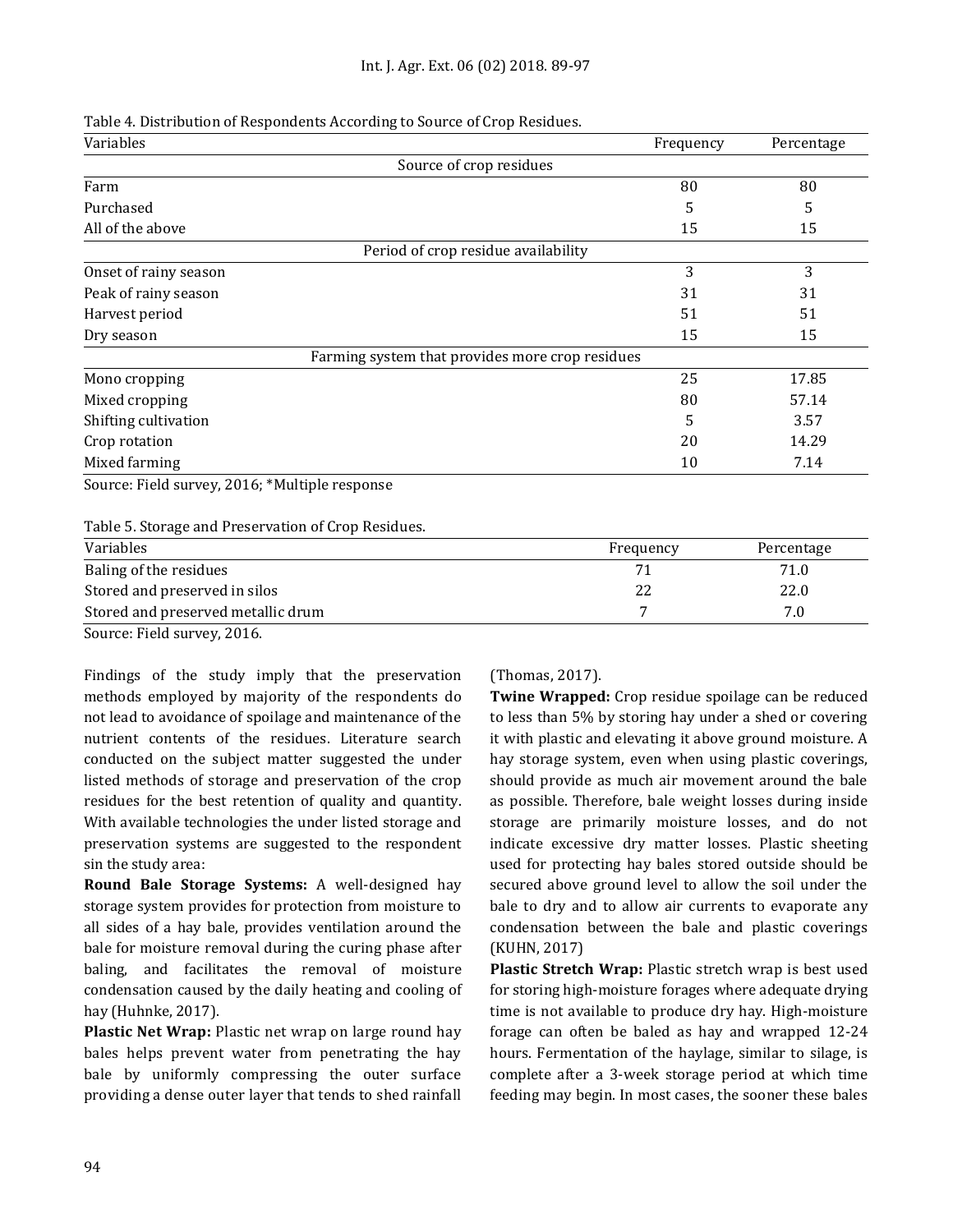are fed, the less chance there is for them to have spoilage losses caused by a loss of their anaerobic condition (i.e. tears or breaks in the plastic sheeting). (Stretch Wrap, 2017)

**Plastic Wrap on Dry Hay:** If plastic wrap is used on dry hay, hay should be as dry as possible at the time of wrapping to prevent excessive bale heat and moisture collection during curing.

Remember, a 1,500-pound bale will attempt to shed about 12-13 gallons of water. Also, plastic should not be allowed to curl over the ends of the bales because this allows the wrap to catch and trap moisture against the hay. Plastic-wrapped bales should not be stored end to end before the bale is fully cured to allow for improved air circulation (Martinso *et al.,* 2017).

**Bale Bags:** Individual hay bale bags that can be made air tight are best used for high-moisture bales and are commonly referred to as baleage. Early spring forages can be stored using this method when climatic conditions would prevent making dry hay. Two disadvantages to bale bags are their relatively high cost and the need to feed baleage or haylage as quickly after fermentation as possible (Bale bags, 2017)

**Respondents' perception on the relevance of crop residues as animal feed:** Results in Table 5 show the perception of the respondents on the role of crop residues as source of feeds for animals. Three points Likert rating scale was used to measure the perception of the respondents towards the subject matter. Findings of the research revealed that majority (90%) of the respondents were of the view that large proportion of metabolizable energy (ME) is wasted during eating and digestion of low quality crop residues, 87% of them opined that the net energy content of a crop residues depends on the concentration of digestible energy in it, while 85% of the respondents perceived that farm animals that are fed with crop residues usually produce high yield and better quality milk and beef.

Findings from the study further revealed that crop residues from dual-purpose crops, particularly from coarse cereal and leguminous crops, are by far the most important feed source available to farmers in the study area. The result of the study further shows that 60% of total feed provided to the animals in the study area were obtained from crop residues due to long dry season experience.

| rable of Respondents' perceptions on the relevance or crop residue as annifareed. |                                                                                                                                                                  |                                |           |          |
|-----------------------------------------------------------------------------------|------------------------------------------------------------------------------------------------------------------------------------------------------------------|--------------------------------|-----------|----------|
|                                                                                   |                                                                                                                                                                  | <b>Respondents Perceptions</b> |           |          |
| S/No                                                                              | Attitudinal statements                                                                                                                                           | Agree                          | Undecided | Disagree |
|                                                                                   |                                                                                                                                                                  | (A)                            | (U)       | (DA)     |
| $\mathbf{1}$                                                                      | Farm animals are fed with crop residue to provide better quality<br>milk and beef.                                                                               | 85 (85)                        | 0(0)      | 15(15)   |
| $\overline{2}$                                                                    | Crop residue is cheap and affordable                                                                                                                             | 80(80)                         | 5(5)      | 15(15)   |
| 3                                                                                 | Luxuriant state of crop residue indicates its capability to supply<br>the nutritional demands of animals                                                         | 35(35)                         | 0(0)      | 65 (65)  |
| 4                                                                                 | The net energy content of a crop residue depends on the<br>concentration of digestible energy in it                                                              | 87 (87)                        | 8(8)      | 5(5)     |
| 5                                                                                 | Large proportion of metabolizable energy is wasted during eating<br>and digestion of low-quality crop residues.                                                  | 90 (90)                        | 0(0)      | 0(10)    |
| 6                                                                                 | Intake and digestibility of crop residues are adversely affected<br>when mineral content of the crop residue drops below the level<br>required for animal growth | 20(20)                         | 0(0)      | 80 (80)  |
| 7                                                                                 | Crop residue serves as sources of income to farmers                                                                                                              | 80(80)                         | 3(3)      | 17(17)   |
| 8                                                                                 | Crop residues quality can be influenced by level of soil fertility and<br>prevailing climatic condition                                                          | 96 (96)                        | 0(0)      | 4(40)    |
|                                                                                   | <b>Total Score</b>                                                                                                                                               | 573                            | 16        | 201      |

Table 6. Respondents' perceptions on the relevance of crop residue as animal feed.

Figures in parenthesis are percentages.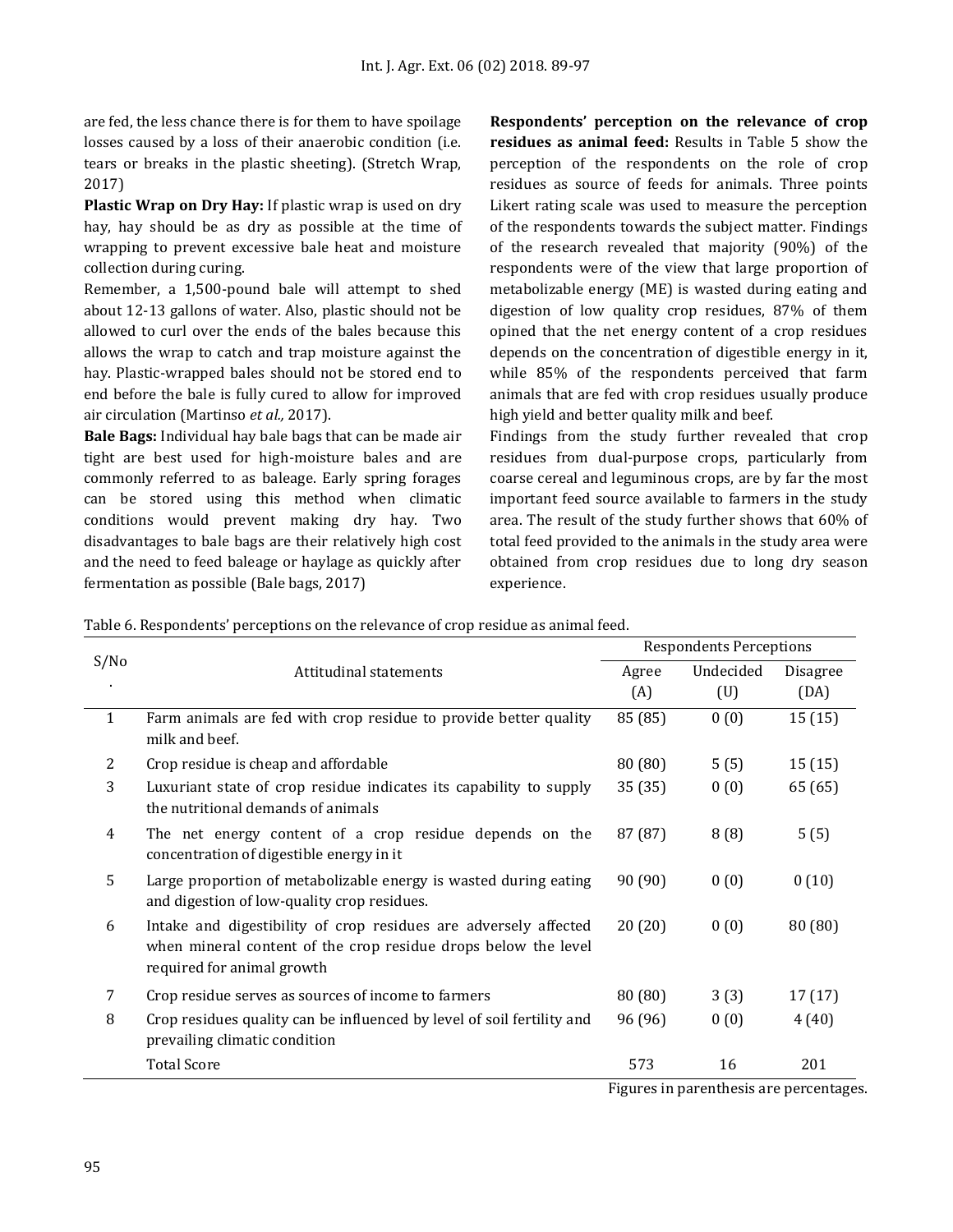#### **CONCLUSION**

Study concluded that making crop residues available for animal feeding in the study area was a male dominated activity, majority of who were active in age and having non - formal education. Findings of the study also concluded that the common mode of acquiring land in the study area was through inheritance with small farm holdings and common animal husbandry practiced by the respondents was raising sheep and cattle. Finally, the study concluded that groundnut haulms and sorghum stalks were the common crop residues utilized for feeding animals, mostly stored and preserved locally with the use of silos and drums and majority of the respondents perceived that large proportion of metabolizable energy is wasted during eating and digestion of low-quality crop residues.

**Recommendations:** Base on the findings of the research, the following recommendations are suggested purposely to improve the availability and nutrient content of crop residues:

-There is need to encourage and motivate females and other vulnerable groups to participate in crop residues production, preservation and storage.

-Chemical and biological methods of selecting crop residues with higher nutritive value need to be introduced to the farmers in order to select, preserve and store their crop residues.

-Government and the respondents are advice to come up with modern storage and preservation methods of crop residues in order to improve its nutrient value and avoid spoilage.

-There is need for extension workers to train farmers the need for timely harvesting of their crops so as to provide their animals with a high valued crop residue

### **REFERENCES**

- Agyemang, K., Clifford, D. J., & Little, D. A. (1993). An assessment of the biological and economic efficiency in conversion of milk to meat in N'Dama calves. Animal Production, 56,165-170.
- Akinola, A. A., Ayedun, B., Abubakar, M., Sheu, M. & Abdoulaye, T. (2015). Crop residue usage and its determinants in Kano State, Nigeria. Journal of Development and Agricultural Economics, 7(4), 162-173.
- Alemu, T., Chairatanayuth, P., Vijchulata, P. & Tudsri, S. (2006). Production and utilization of crop residues in three agro ecological zones of Eastern Shoa zone, Ethiopia. Kasetsart J. (Nat. Sci.), 40, 643 – 651.
- Arntzen CJ. 1994. Encyclopedia of agricultural science. Boca Raton (FL): Academic Press, 34
- Bale bags (2017). Accessed from [http://farmbagsupplystore.com/balebags.html on](http://farmbagsupplystore.com/balebags.html%20on%2025/12/2017)  [25/12/2017](http://farmbagsupplystore.com/balebags.html%20on%2025/12/2017) at 07:16am
- Blum, M. L. & Naylor, J. C (1984). Industrial psychology, CBS Publishers and Distributors Delhi: 1-2
- [Cook, B. G., Pengelly, B. C., Brown, S. D., Donnelly, J. L.,](../../../../node/1689)  [Eagles, D. A., Franco, M. A., Hanson, J., Mullen, B. F.,](../../../../node/1689)  [Partridge, I. J., Peters, M.](../../../../node/1689) & Schultze-Kraft, R. [\(2005\). Tropical forages. CSIRO, DPI&F \(Qld\),](../../../../node/1689)  CIAT and ILRI, [Brisbane, Australia.](../../../../node/1689)
- Deaville, E. R., Moss, A. R. & Givens, D. I. (1994). The nutritive value and chemical composition of energy-rich by-products for ruminants. Anim. Feed Sci. Technol., 49, 261-276.
- Devendra, C., Thomas, D., Jabar, M. A and Kudo, H. (1997). Improvement of livestock production in crop-animal system in rainfed agro-ecological zones of South-east Asia. International Livestock Research Institute-ILRI, Nairobi, Kenya, 116.
- [FAO, \(2013\). Grassland index. A searchable catalogue of](http://www.feedipedia.org/node/16434)  [grass and forage legumes. FAO, Rome, Italy](http://www.feedipedia.org/node/16434)
- Fialho, E. T., Barbosa, H. P., Albino, L. F. T. (1995). Chemical composition, digestible protein and energy values of some alternative feedstuffs for pigs in Brazil. Anim. Feed Sci. Technol., 55 (3-4): 239-245.
- Göhl, B. (1982). Les aliments du bétail sous les tropiques. FAO, Division de Production et Santé Animale, Roma, Italy.
- Heart, R. & McDowell, R. E (1985). Crop/livestock interactions as determinants of crop and livestock production. Cornell University Agriculture Mimeo 107, Cornell University, Ithaca, N.Y, U.S.A.
- Huhnke, R. L. (1993). Round ale orientation effects alfalfa hay storage. Applied Engineering in Agriculture, 9(4), 349-3.
- KHUHN RW (2017). E- twin Round Bale Wrappers. Accessed from the from the state of  $\sim$ [https://www.google.com/search?ei=9Vk\\_WoHFB](https://www.google.com/search?ei=9Vk_WoHFBYLDgAaZu6XICw&q=Twin+wrap+bale&oq=Twin+wrap+bale&gs_l=psy-) [YLDgAaZu6XICw&q=Twin+wrap+bale&oq=Twin+](https://www.google.com/search?ei=9Vk_WoHFBYLDgAaZu6XICw&q=Twin+wrap+bale&oq=Twin+wrap+bale&gs_l=psy-) [wrap+bale&gs\\_l=psy-](https://www.google.com/search?ei=9Vk_WoHFBYLDgAaZu6XICw&q=Twin+wrap+bale&oq=Twin+wrap+bale&gs_l=psy-) on 24/12/2017 at 09:07am
- Kossila, V. (2018). The availability of crop residues in developing countries in relation to livestock production. Accessed from [www.fao.org/wairdocs/ILRI/X5495e/03.htm](http://www.fao.org/wairdocs/ILRI/X5495e/03.htm%20on%2020/04/2018) on [20/04/2018](http://www.fao.org/wairdocs/ILRI/X5495e/03.htm%20on%2020/04/2018) at 4.34Pm